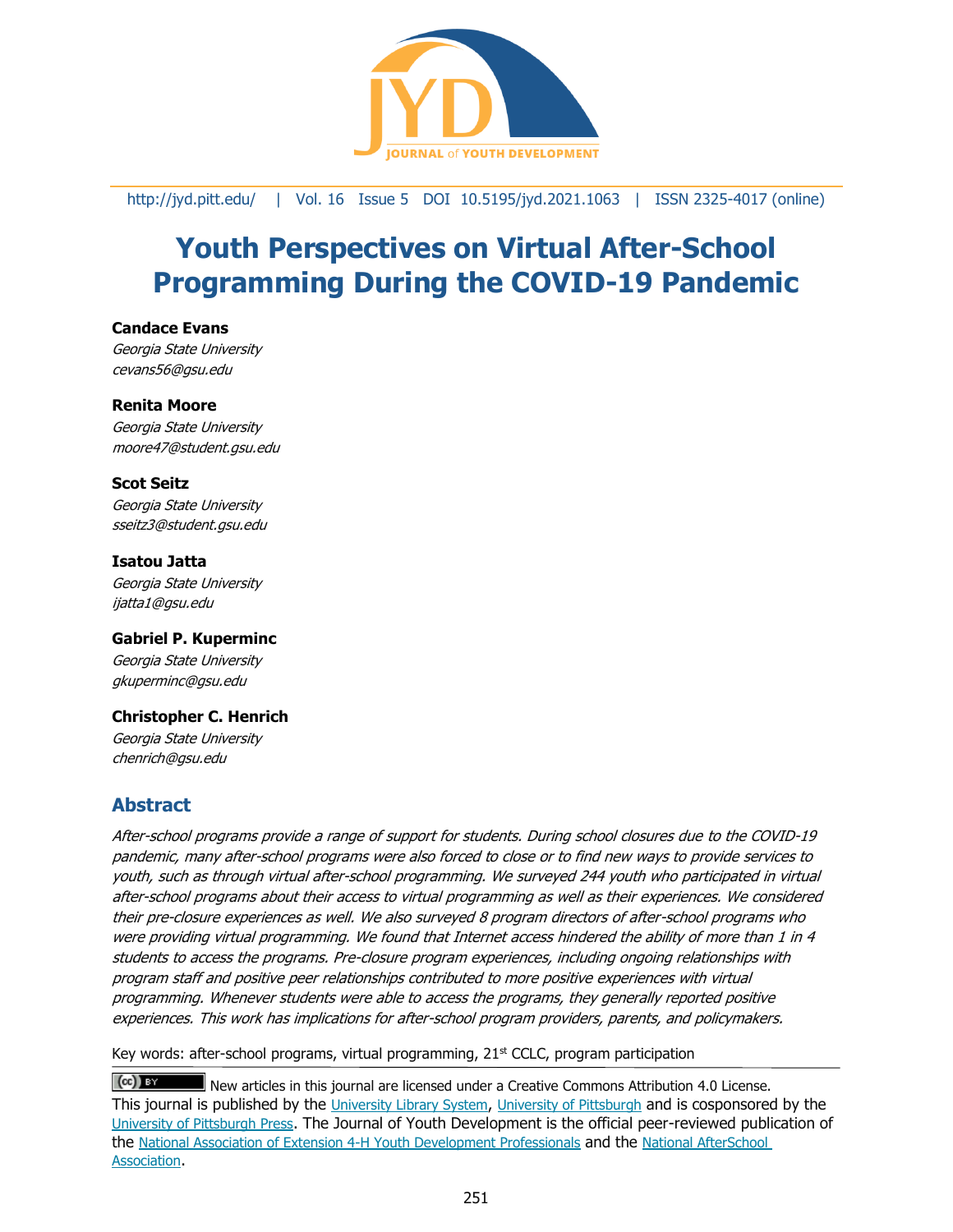The COVID-19 pandemic has affected many facets of youths' lives, including family relationships, peer relationships, and school experiences. The closing of schools, cancelling of events, and social distancing restrictions enforced due to the COVID-19 pandemic caused significant disruption to many youths' lives. These disruptions have affected young people's mental health through challenges to parent–youth relationships, instability of schedules, high distraction, and isolation from friends (Authentic Connection, 2020; Ellis et al., 2020). Many youths are suffering academically too. When the pandemic began, most public schools in the United States closed and attempted to finish the school year using virtual learning platforms. This disruption to the school year led many students to disengage from classroom sessions and to miss out on learning opportunities (Afterschool Alliance, 2020).

Lost learning time as a result of the pandemic disproportionately affects poorer and minority families (Afterschool Alliance, 2020). The pandemic exacerbates already disproportionate gaps in access to technology, educational resources, and support for students from low-income areas and students of color (Education Trust-West, 2020). For example, to illustrate how unreliable and insufficient Internet access inhibited students from accessing and completing schoolwork, The Education Trust-West (2020) reported that 50% of low-income and 42% of families of color in California reported a lack of technology to access distant learning.

Resilience in the face of difficult circumstances, like the Covid-19 pandemic, can protect youth from negative outcomes. Authentic Connection (2020) presented a model of resilience that contains three domains: relationships at home, relationships at school, and attributes of each youth. Key relationships in the school domain include relationships with teachers and adults, as well as with peers. Warm and supportive relationships with teachers protected high school youth against declines in mental health during the pandemic (Authentic Connection, 2020). Also, Canadian adolescents reported lower amounts of loneliness during the pandemic when they used video chatting technology and text messaging to interact with friends (Ellis et al, 2020).

Relationships with adults and peers are also important resilience factors for youth enrolled in after-school programs. After-school programs can provide youth with a safe place to go during after-school hours, academic support, a place to interact with friends, and an opportunity to create supportive and caring relationships with adults (Afterschool Alliance, 2017; Catalano et al., 2004; Halpern, 2002; Jones & Deutsch, 2011). Settings that are engaging and foster positive peer and youth–staff relationships can promote resilience and are also linked with favorable youth outcomes, like increased academic grades (Fredricks et al., 2004; Hirsch et al., 2000; Huang et al., 2007; Leos-Urbel, 2015).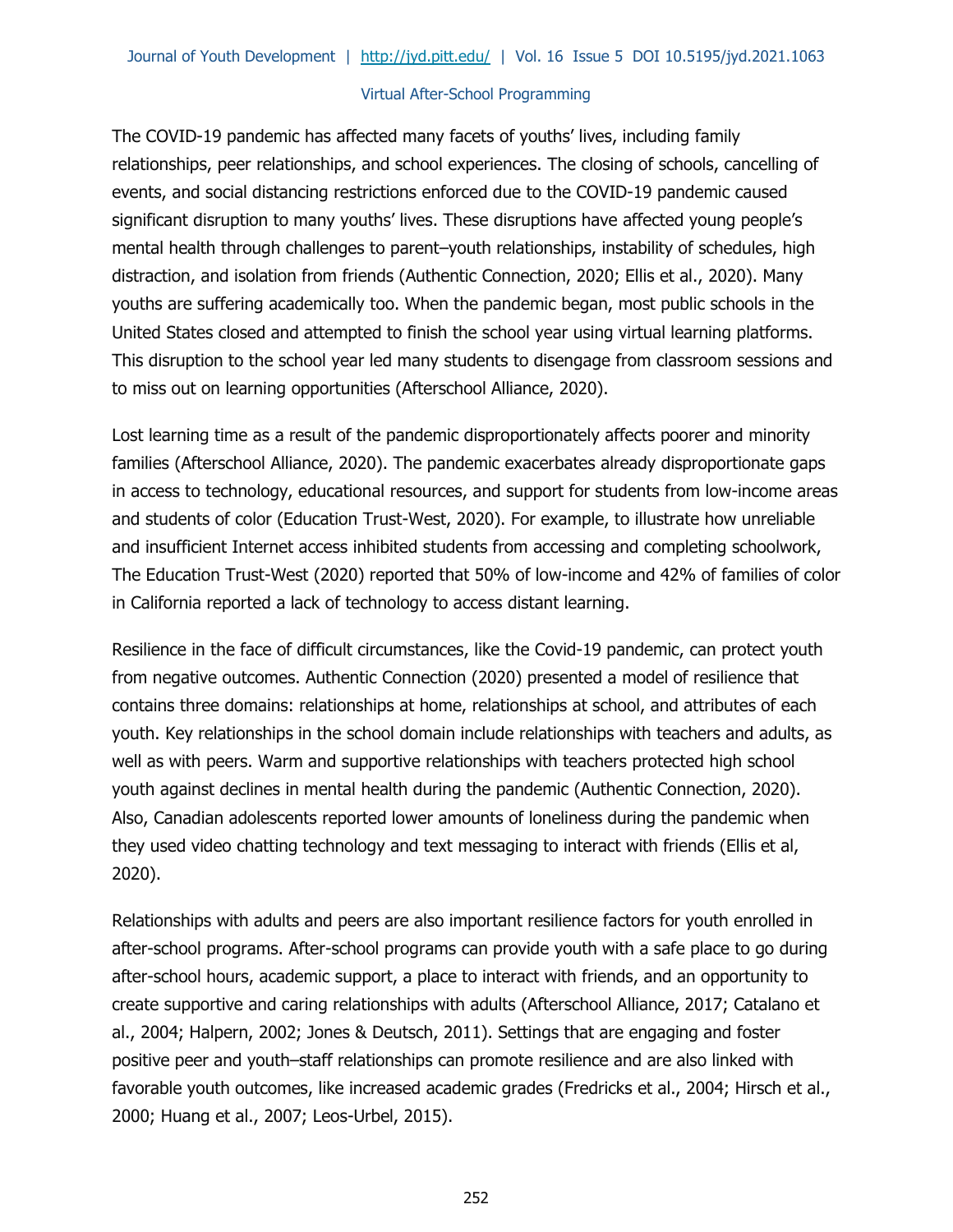Unfortunately, like schools, many after-school programs closed to in-person programming during the pandemic. After-school programs that largely serve minority and economically disadvantaged youth, especially those that are federally funded through the  $21<sup>st</sup>$  Century Community Learning Centers grant (Afterschool Alliance, 2014; U.S. Department of Education, 2004), may play a role in helping support youth who have been disproportionately affected by the COVID-19 pandemic if they can continue to offer some form of programming. A number of programs have adapted in the face of school closures and have developed creative strategies in an effort to continue serving youth through virtual or socially distanced in-person programming. For example, one organization (STEAM Outreach Center) stepped up after New Mexico closed schools and partnered with educators and other community stakeholders to provide educational support (Morales et al., 2020). Using innovation and flexibility, they were able to provide a mixture of in-person and virtual programming for K-12 students.

Given the novelty of the situation caused by the pandemic, there is a lack of research on what these virtual after-school experiences are like for youth. Adapting the design of an evaluation of 21<sup>st</sup> Century Community Learning Centers (CCLC) in Georgia, we explored youths' experiences in programs that were able to transition to virtual programming. We surveyed program directors to see what types of programming they offered, and we surveyed youth about their access to and experiences in the virtual programs. We draw on findings from research on community resilience (Ungar, 2011), which has consistently found that the social capital in place prior to events that disrupt whole communities is a fundamental resource for resilience following the event. We were interested in how youths' in-person after-school experiences prior to the pandemic were related to their experience in virtual programming. We begin with a descriptive analysis of the sites that were able to offer virtual programming and provided data for this study. We then examine how youth perceptions of their pre-pandemic program experiences and the quality of their Internet access were associated with their virtual programming experiences. In addition, we examine how two key resilience factors, peer relationships and staff–youth interaction in the virtual setting, were associated with access to and experiences with virtual programming. Specific research questions were as follows:

- 1. Are program attendance and experiences prior to school closures and Internet connectivity associated with online program participation, staff communication online, and online interactions with friends in the program?
- 2. Are program attendance and experiences prior to school closures and Internet connectivity associated with the quality of virtual program experiences?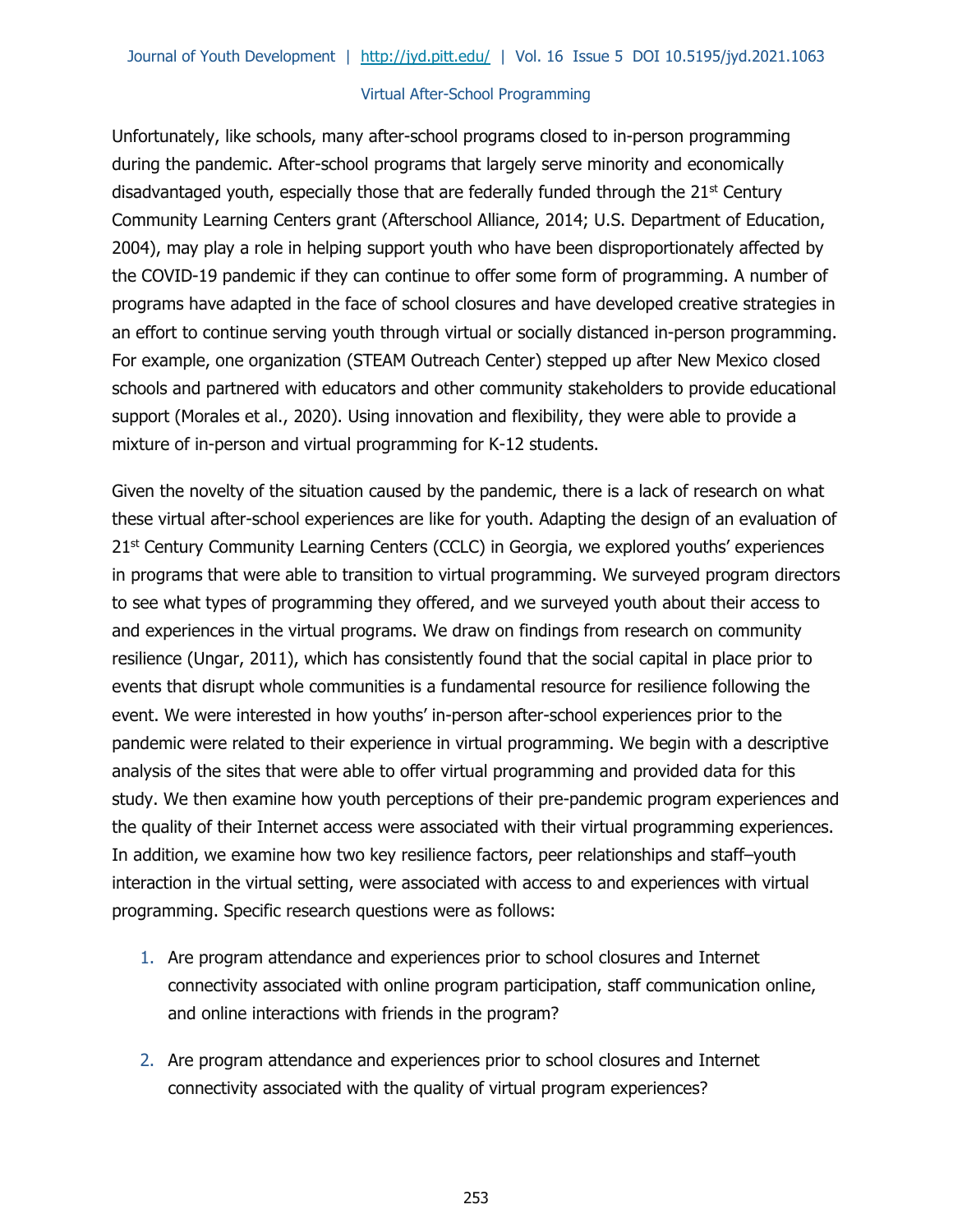3. Are effects of Internet connectivity on virtual program experiences explained by online program participation, staff communication online, and online interactions with friends?

# **Method**

# **Program Directors**

When schools closed due to the COVID-19 pandemic, the Georgia Department of Education provided us names of programs receiving  $21<sup>st</sup>$  Century Community Learning Centers funding that had made adjustments in order to continue to provide programming to their youth. To capture program directors' perspectives on how the switch to virtual programming was going, we created a survey using Google forms and sent it to program directors via email, following IRB approval. The email instructed directors to complete the survey if they consented, and to close out their browser at any time if they wished to end participation. We asked directors to provide demographic information of the youth their sites served, the types of technology they were using to reach youth, what types of services/activities they were providing, and the barriers they were facing. We sent surveys to 15 program directors and received responses from eight of them.

# **Youth Participants**

As part of a larger project to enhance evaluation of  $21<sup>st</sup>$  CCLC after-school programs in Georgia, surveys were administered to program participants to assess their after-school program experiences. The survey was completed by 244 youth. These participants came from nine  $21<sup>st</sup>$ CCLC grantees across the state of Georgia. See Table 1 for demographic and participation information.

Though we did not collect demographic information such as youth ethnicity or socioeconomic status (SES), programs that receive federal funding under the  $21<sup>st</sup>$  CCLC grant serve large proportions of low SES and ethnic minority youth. Funding priority is given to applicants serving students attending Title I schools where students from low-income families comprise 40 percent of the total enrollment (U.S. Department of Education, 2004).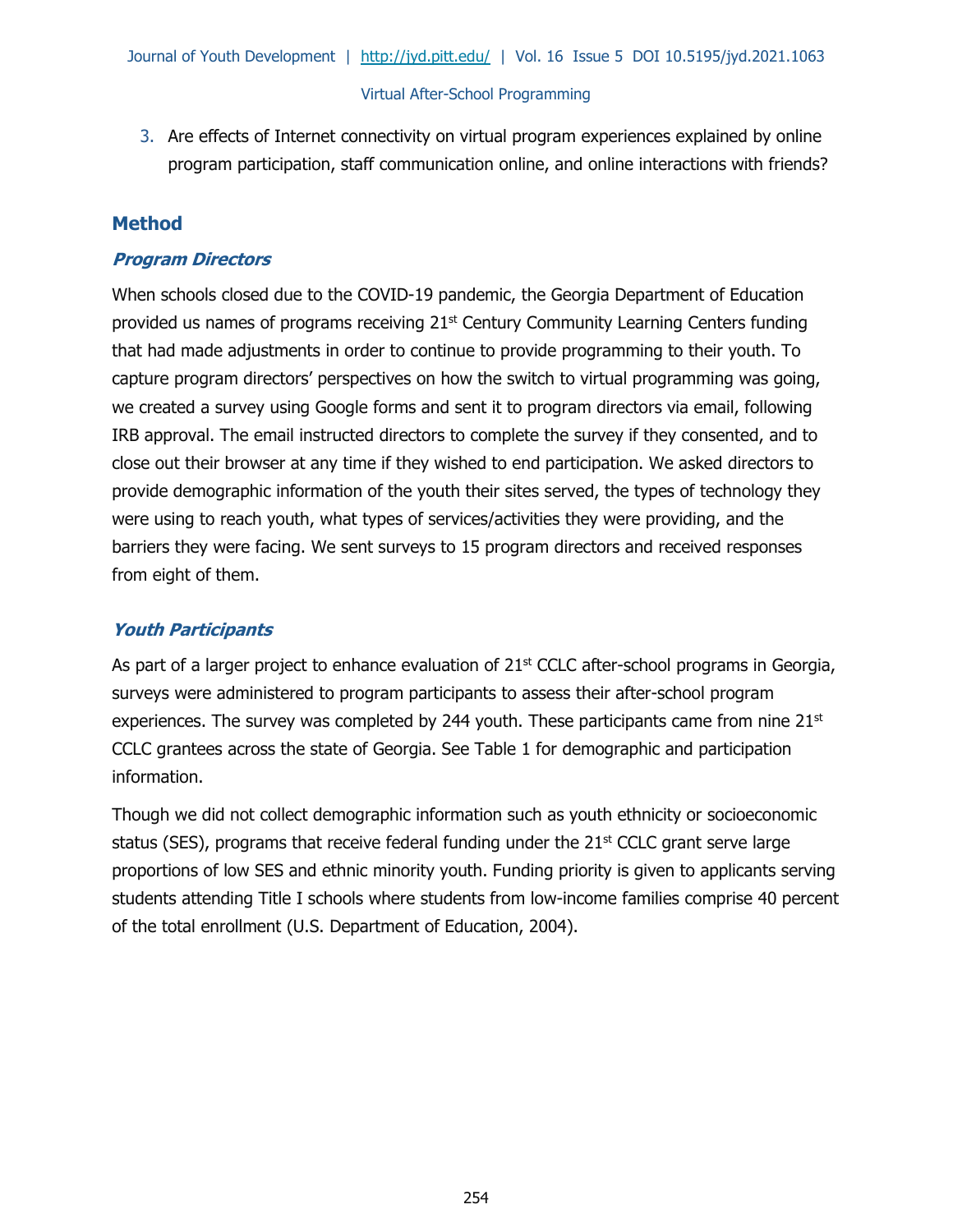| <b>Characteristic</b>                  | <b>Category</b> | <b>Count</b> |  |  |
|----------------------------------------|-----------------|--------------|--|--|
| Gender                                 | Male            | 119          |  |  |
|                                        | Female          | 123          |  |  |
| Grade                                  | $\mathbf{1}$    | 36           |  |  |
|                                        | $\overline{2}$  | 33           |  |  |
|                                        | 3               | 33           |  |  |
|                                        | $\overline{4}$  | 25           |  |  |
|                                        | 5               | 40           |  |  |
|                                        | $6 - 8$         | 46           |  |  |
|                                        | $9 - 12$        | 27           |  |  |
| Attendance pre-closure (days per week) | $\mathbf 1$     | $\mathbf 1$  |  |  |
|                                        | $\overline{2}$  | 6            |  |  |
|                                        | 3               | 15           |  |  |
|                                        | $\overline{4}$  | 56<br>161    |  |  |
|                                        | 5               |              |  |  |
| Attendance post-closure                | Never           | 57           |  |  |
|                                        | Once or twice   | 24           |  |  |
|                                        | A few times     | 63           |  |  |
|                                        | A lot of times  | 81           |  |  |

# **Table 1. Participant Demographics**

# **Procedure**

Program sites were given the option to administer paper and pencil versions of the survey to youth, or to have youth complete the survey via Qualtrics. Eight programs chose to complete the survey via Qualtrics, and one site administered paper and pencil surveys. All procedures were approved by the university IRB, including a waiver of youth assent and parent permission. We also included statements about the voluntary nature of the survey, and the right to skip questions or end participation at any time in the instructions.

# **Measures**

The survey was an expansion of a three-item survey that has been administered to youth in all Georgia's 21<sup>st</sup> CCLC programs for the past several years. We added questions about program participation, and we also adapted scales from previous studies to capture the constructs of youth engagement in program activities, adult support from program staff, and social competence. We were limited in the number of items that could be included in the final survey;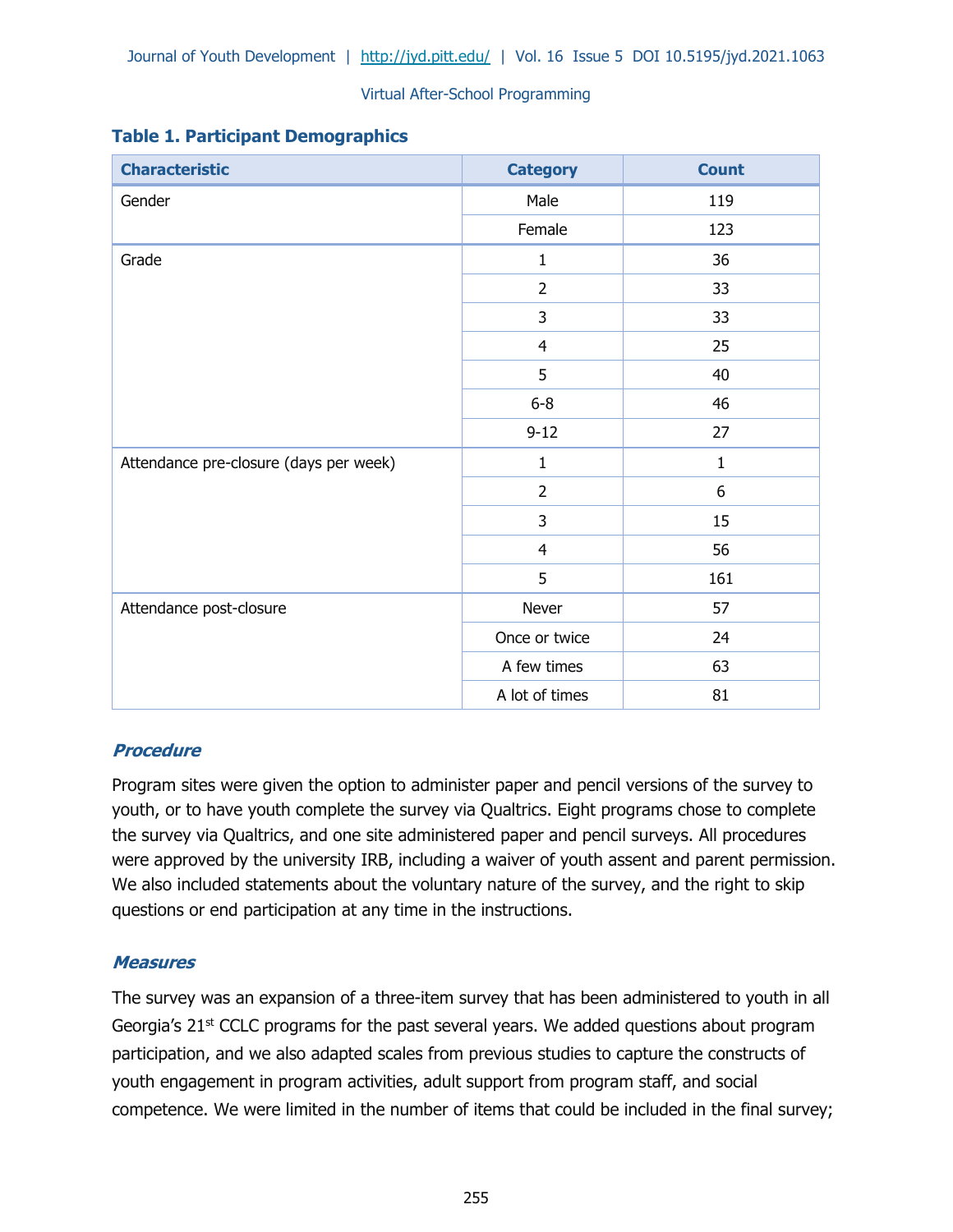therefore, items were chosen with face validity. Three items were adapted from previous studies showing adequate reliability (alphas ranged from .77 to .80) to measure engagement in program activities (Akiva et al., 2013; Kuperminc et al., 2018); for example, "While schools were still open: I enjoyed the activities I did at this afterschool program." Internal consistency for the engagement scale in our sample was  $a = .81$ . Three items adapted from the California Healthy Kids Survey (CHKS; California School Climate, Health, and Learning Surveys, 2019) and the Study of Early Child Care and Youth Development (SECCYD) survey (NICHD, 2019) were used to assess adult support from program staff (e.g., "The adults at this after-school program care about me"). These items came from reliable scales (CHKS survey reported an alpha of .71). The internal consistency of this scale in our sample was  $a = .89$ . Social competence was comprised of four items adapted from the Fast Track Project (Conduct Problems Prevention Research Group, 1997; Maumary-Gremaud, 2000); for example, "When schools were still open: I got along with friends in this program." Maumary-Gremaud et al. (2000) reported an alpha of .77 for their scale. In our sample, this scale had an internal consistency of  $a = .50$ . Lastly, three items were used to create a school performance scale to include as a covariate to help isolate the effects of the after-school experiences variables as being above-and-beyond in-school experiences. These items were adapted from the Self-Description Questionnaire (SDQ) in the Early Childhood Longitudinal Study, which reported an alpha of .83 (Pollack et al., 2005); for example, "I get good grades in school." This scale had an internal consistency of α = .75 in our sample. All survey items were on a 5-point scale ranging from 1 (strongly disagree) to 5 (strongly agree).

We modified the response options for participation after school closures because some programs did not meet synchronously or at the same regular times as they did when schools were still open (See Table 1). We used three survey items to explore access to virtual programming and four items to assess virtual programming experience (See Table 2). We examined the three access items individually and conducted an exploratory factor analysis of the four experience items, which indicated the presence of a single factor. Item scores were averaged to create a virtual programming experiences scale with adequate reliability ( $a = .83$ ).

#### **Plan of Analysis**

We first provide a descriptive analysis of the programs as reported by the program directors. This description also includes the program director's perceptions of barriers for student participation. We also provide descriptions of youth experiences with access to virtual programming.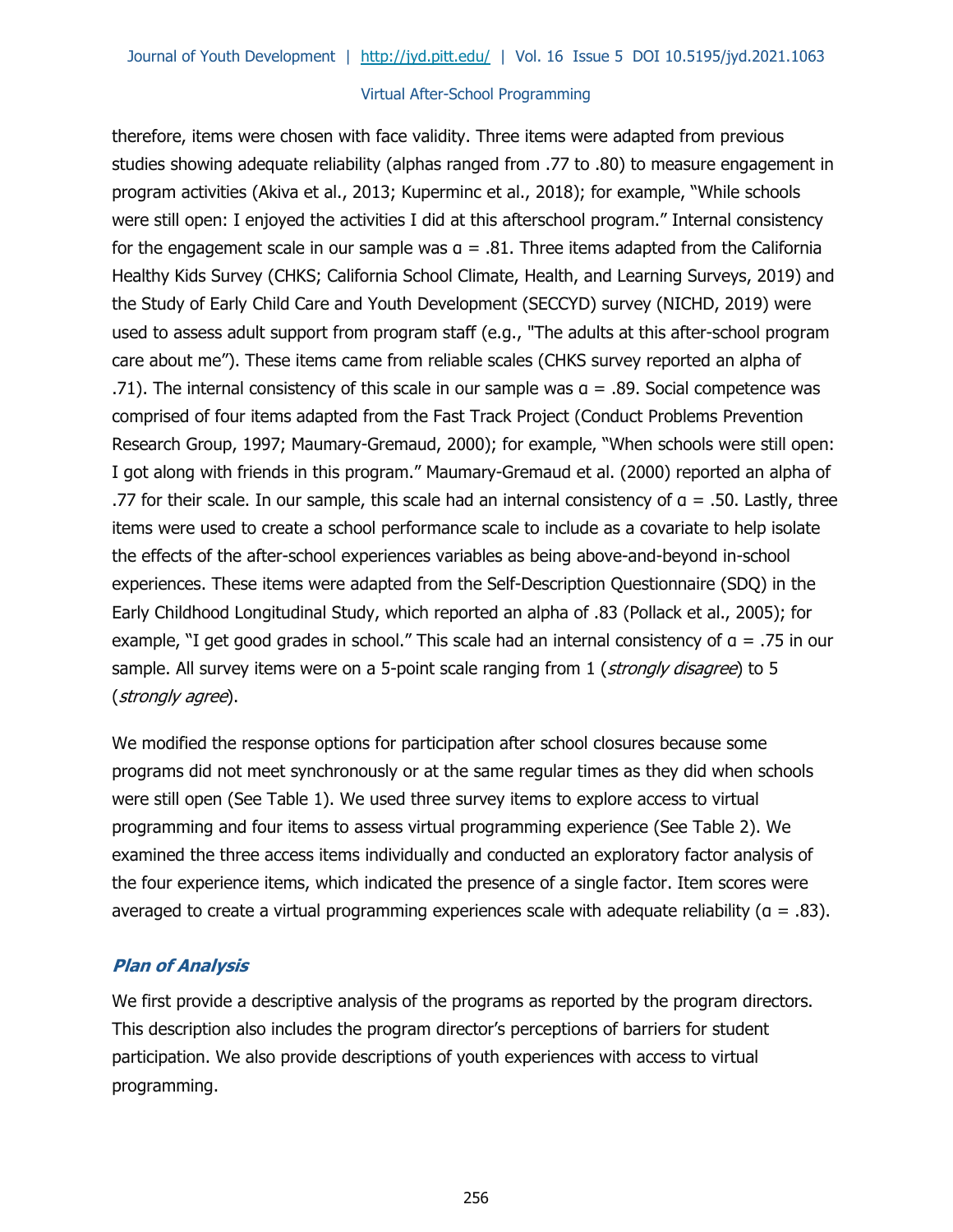Finally, we present results of regression analyses to answer our research questions. Multiple regression analyses in MPlus 8.1 were used to test the research questions. An ordinal model was used for the frequency of online program participation outcome. Linear models were used for the other outcomes. A robust maximum likelihood estimator was used, and missing data were fitted using full information maximum likelihood (FIML). All analyses controlled for site variation by including dummy-coded variables representing each site. In each model, at least some site-level effects were observed. We also controlled for gender, grade level, and school performance.

# **Results**

# **Description of Virtual Programming**

Program directors for eight  $21<sup>st</sup>$  CCLC grantees completed surveys describing how their sites shifted to providing virtual programming following the school closures. Four of these were rural, one was suburban, and three were urban. Three sites served primarily elementary school students; one served all high school students, and the remaining four served a mix of elementary, middle, and high school students. Reflecting the emphasis of  $21<sup>st</sup>$  CCLC on serving low-income populations, program directors estimated that 90% of the youth they served qualified for free or reduced-priced lunches at school.

On average, program directors estimated that 60% of youth in their programs had Wi-Fi access and a device they could use to participate in programming. Most of the school districts where the sites were located were able to provide devices (e.g., Chromebooks) and arrange for Internet access by providing hotspots, making arrangements with local Internet providers, or developing lists of locations with Wi-Fi access. In many cases, however, there were not enough of these resources for all students that needed them. Most of the programs were able to continue providing academic and enrichment programming in a virtual format. Adaptations to the virtual format included increasing social–emotional learning activities, coming up with virtual field trips, having staff be available to students throughout the day, and posting activities and videos online that could be viewed at any time. Programs used a variety of formats to engage youth online, including Google Classroom, Zoom, and social media platforms (Facebook, Instagram, Snapchat). All programs provided a mix of live, interactive, and asynchronous activities.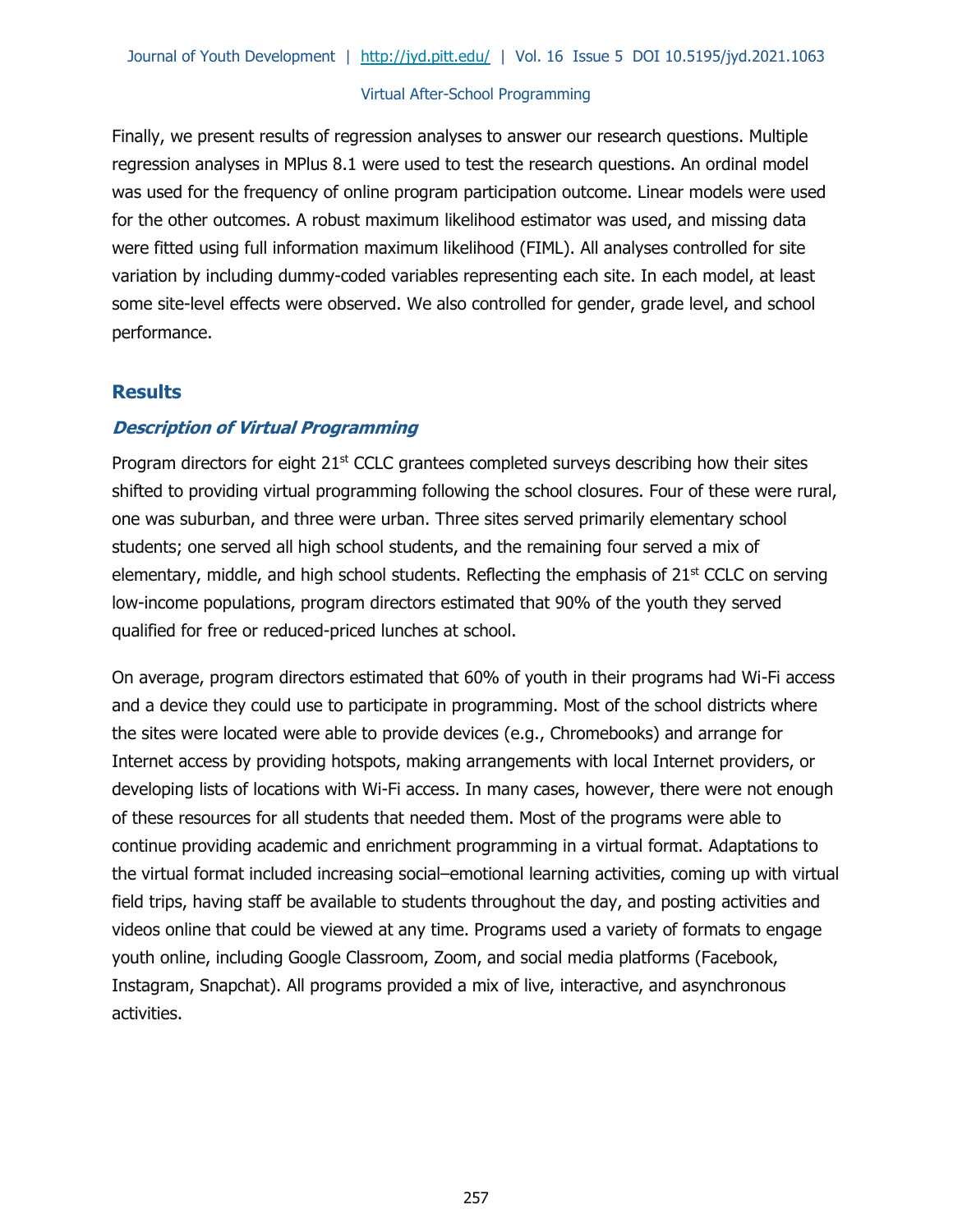# **Virtual Programming Access and Youth Experience**

Table 2 summarizes results of youth survey responses regarding access to and experience with virtual programming. Youth reported substantial variability in the quality of Internet access, with 27.4% of youth disagreeing (or responding with "neutral") that they had good Internet access. Whereas a strong majority (89%) of youth agreed that adults at the after-school program communicate with them, only about half (50.5%) responded that they were able to interact online with their friends at the program.

Youth participation varied across sites that were able to offer virtual programming (see Table 1). One in 4 participants (25.3%) reported that they did not participate in virtual programming, whereas about 1 in 3 (36.0%) reported that they participated "a lot of times." Youth who participated in virtual programming at least once, tended to report positive experiences, with 74% to 90% agreeing or strongly agreeing that they were able to concentrate, felt connected with adults, felt a sense of belonging, and were able to get help on schoolwork.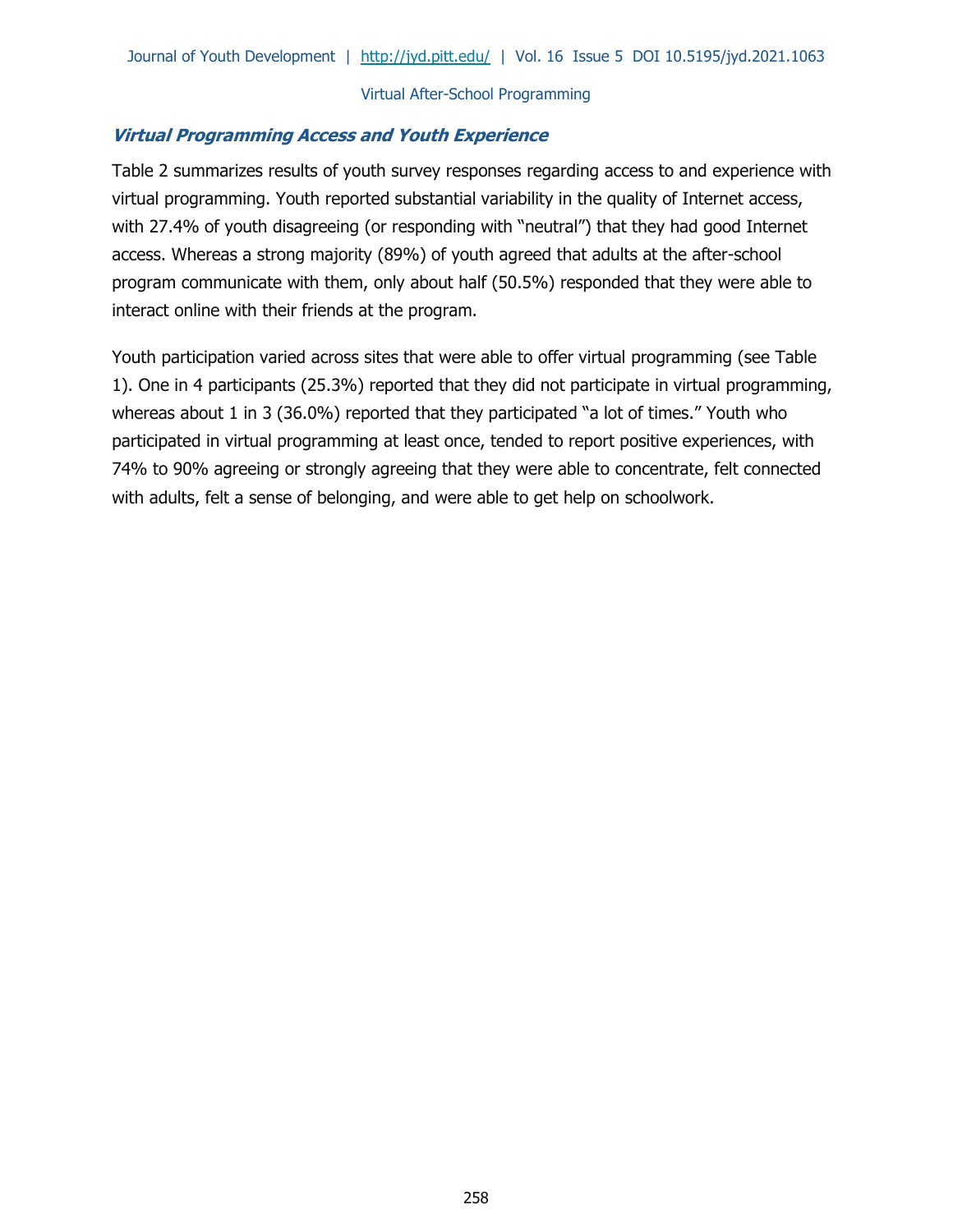# **Table 2. Access to and Experience With Virtual Programming**

|                                                              | <b>Strongly</b> | <b>Disagree</b> | <b>Neutral</b> | <b>Agree</b> | <b>Strongly</b> | $\boldsymbol{M}$ | <b>SD</b> |
|--------------------------------------------------------------|-----------------|-----------------|----------------|--------------|-----------------|------------------|-----------|
|                                                              | disagree        |                 |                |              | agree           |                  |           |
| <b>Virtual Program Access</b>                                |                 |                 |                |              |                 |                  |           |
| I have good Internet access to attend this after-school      | 6.3%            | 8.1%            | 13.0%          | 38.1%        | 34.5%           | 3.87             | 1.16      |
| program.                                                     |                 |                 |                |              |                 |                  |           |
| The adults at this after-school program communicate          | 0.4%            | 2.6%            | 7.9%           | 42.3%        | 46.7%           | 4.32             | 0.77      |
| with me.                                                     |                 |                 |                |              |                 |                  |           |
| I interact online with my friends from this after-school     | 9.1%            | 14.5%           | 25.9%          | 29.1%        | 21.4%           | 3.39             | 1.23      |
| program.                                                     |                 |                 |                |              |                 |                  |           |
| <b>Virtual Program Experience</b>                            |                 |                 |                |              |                 |                  |           |
| Since schools have been closed, I am able to concentrate     | 0.0%            | 2.9%            | 22.8%          | 44.4%        | 29.8%           | 4.01             | 0.80      |
| at this after-school program.                                |                 |                 |                |              |                 |                  |           |
| Since schools have been closed, I feel connected to the      | 0.0%            | 2.3%            | 12.6%          | 43.7%        | 41.4%           | 4.24             | 0.76      |
| adults at this after-school program.                         |                 |                 |                |              |                 |                  |           |
| Since schools have been closed, I feel like I belong at this | 0.6%            | 3.5%            | 5.8%           | 47.1%        | 43.0%           | 4.28             | 0.78      |
| after-school program.                                        |                 |                 |                |              |                 |                  |           |
| Since schools have been closed, I get help on my             | 0.6%            | 1.7%            | 7.6%           | 46.5%        | 43.6%           | 4.31             | 0.74      |
| homework from the adults at this after-school program.       |                 |                 |                |              |                 |                  |           |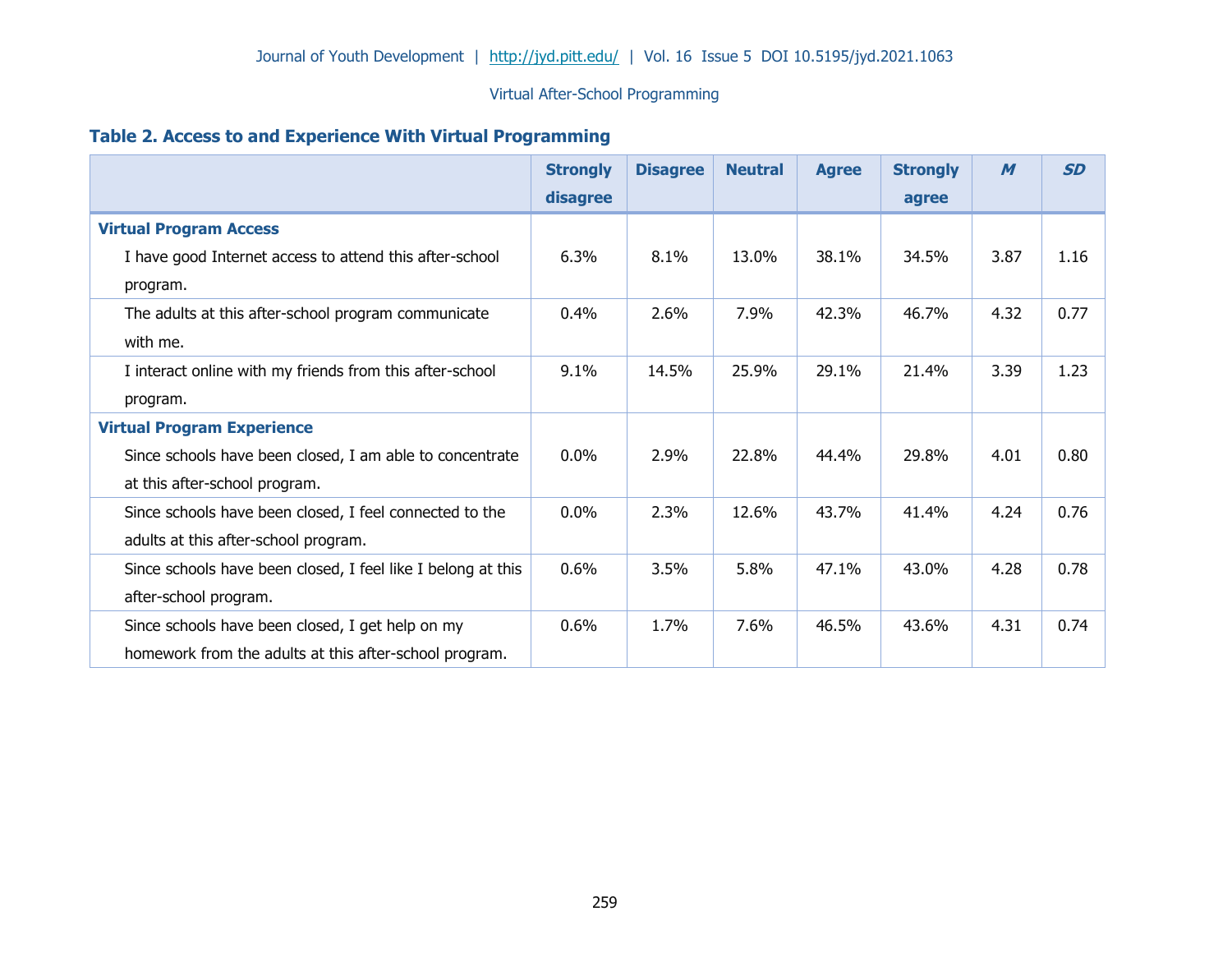# **Access to Virtual Programming**

Three regression models assessing youth access to virtual programming were examined: frequency of online participation, communication with staff during online programming, and interaction with peers during online programming. In each of these models, the dependent variable was regressed on youth reports of their average daily program attendance prior to school closure, their retrospective ratings of program experiences (social competence in the program, engagement in program activities, and support from program staff), and the quality of Internet access. We also controlled for program site, grade, gender, and school performance. Results of regression models assessing access to virtual programming are presented in Table 3.

Beyond site level variation, only the quality of Internet access contributed significantly to all three dependent variables. In the model assessing *communication from staff* in the online program, youth with better Internet access and youth who reported more support from program staff prior to school closures agreed more strongly that staff communicated with them about the online program. Youth in lower grades more strongly agreed that staff communicated with them about the online program. Neither gender nor any of the other pre-school-closure variables were associated with communication from staff about the online program. Finally, in the model assessing *online interaction with friends*, youth who reported better Internet access agreed more strongly that they interacted online with friends from the program. There was also an effect of school performance prior to school closures, but not of any other demographic or pre-school closure variables.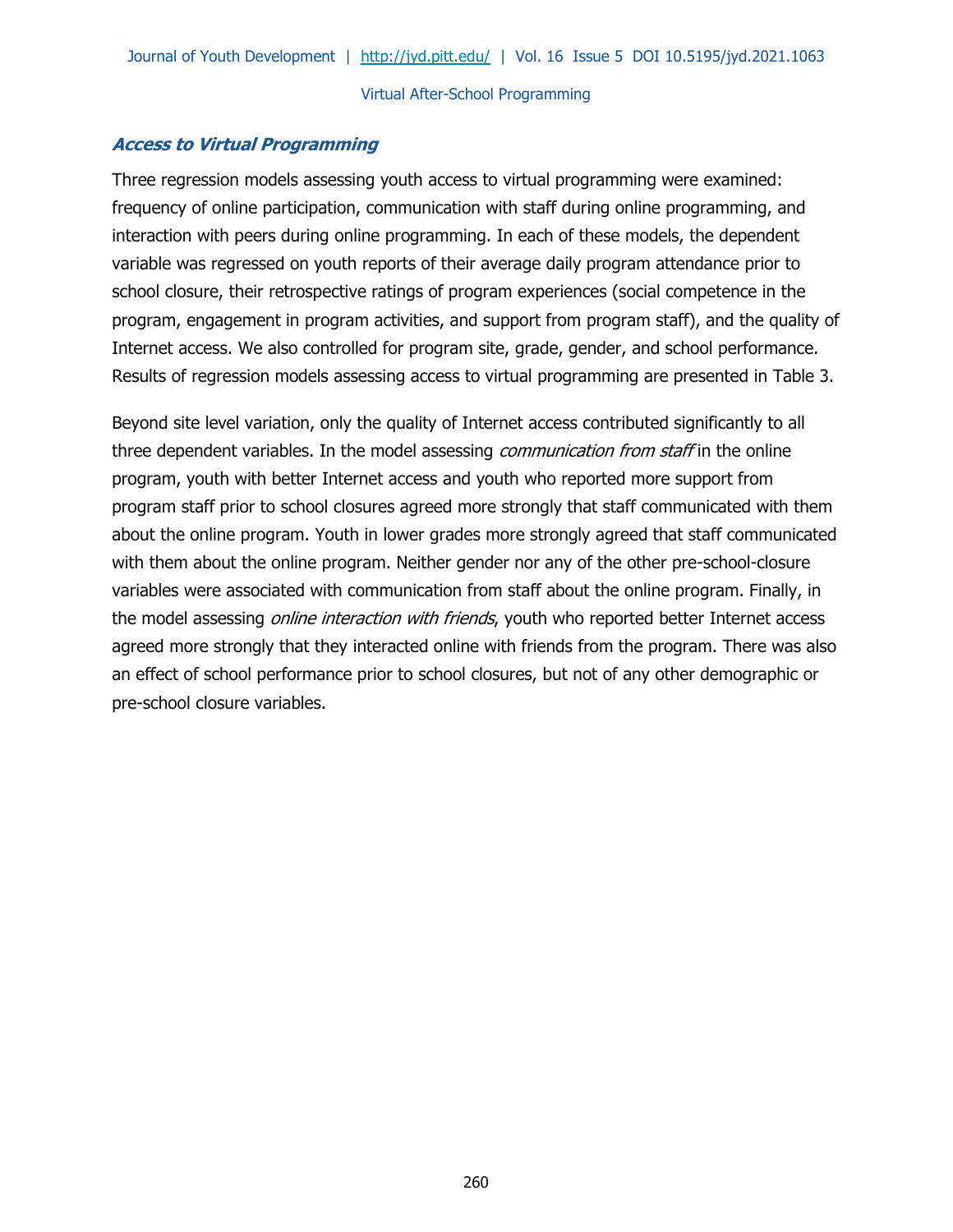|                    | <b>Online participation</b> |           |                  | <b>Adult communication</b> |           |                  | <b>Friend interaction</b> |           |                  |  |
|--------------------|-----------------------------|-----------|------------------|----------------------------|-----------|------------------|---------------------------|-----------|------------------|--|
|                    | $\boldsymbol{\beta}$        | <b>SE</b> | $\boldsymbol{p}$ | $\mathbf{B}$               | <b>SE</b> | $\boldsymbol{p}$ | $\boldsymbol{\beta}$      | <b>SE</b> | $\boldsymbol{p}$ |  |
| Site A             | $-.15$                      | .07       | .03              | .02                        | .05       | .67              | .01                       | .06       | .92              |  |
| Site B             | $-.03$                      | .05       | .62              | $-.03$                     | .04       | .43              | .01                       | .04       | .74              |  |
| Site C             | $-.53$                      | .06       | < .01            | $-.15$                     | .06       | .01              | $-.14$                    | .07       | .05              |  |
| Site D             | $-.05$                      | .05       | .27              | .02                        | .05       | .76              | $-.07$                    | .09       | .39              |  |
| Site E             | .06                         | .06       | .29              | .05                        | .02       | .02              | $-.04$                    | .09       | .69              |  |
| Site F             | $-.40$                      | .09       | < .01            | .09                        | .06       | .13              | $-.26$                    | .07       | $< .01$          |  |
| Site G             | $-.07$                      | .09       | .41              | .08                        | .03       | $< .01$          | $-.02$                    | .07       | .83              |  |
| Grade              | $-.04$                      | .07       | .59              | $-.12$                     | .06       | .04              | .06                       | .06       | .36              |  |
| Gender             | $-.05$                      | .06       | .39              | $-.01$                     | .05       | .92              | .04                       | .06       | .51              |  |
| School performance | .01                         | .07       | .96              | .11                        | .07       | .09              | .25                       | .09       | .01              |  |
| Program attendance | $-0.06$                     | .08       | .42              | .01                        | .05       | .81              | $-.07$                    | .06       | .27              |  |
| Social competence  | .08                         | .07       | .21              | .07                        | .07       | .30              | $-0.08$                   | .07       | .25              |  |
| Engagement         | .15                         | .08       | .06              | $-.10$                     | .07       | .19              | .08                       | .09       | .38              |  |
| Adult support      | $-.07$                      | .07       | .34              | .53                        | .06       | $< .01$          | .03                       | .09       | .75              |  |
| Internet access    | .21                         | .07       | < .01            | .15                        | .07       | .02              | .29                       | .08       | $-.01$           |  |

#### **Table 3. Pre-Closure Experiences and Internet Quality Predicting Virtual Program Access**

Note. The beta coefficient (ß) represents the amount of change in the outcome (in standard deviation units) for every one standard deviation change in the predictor.  $N = 244$ .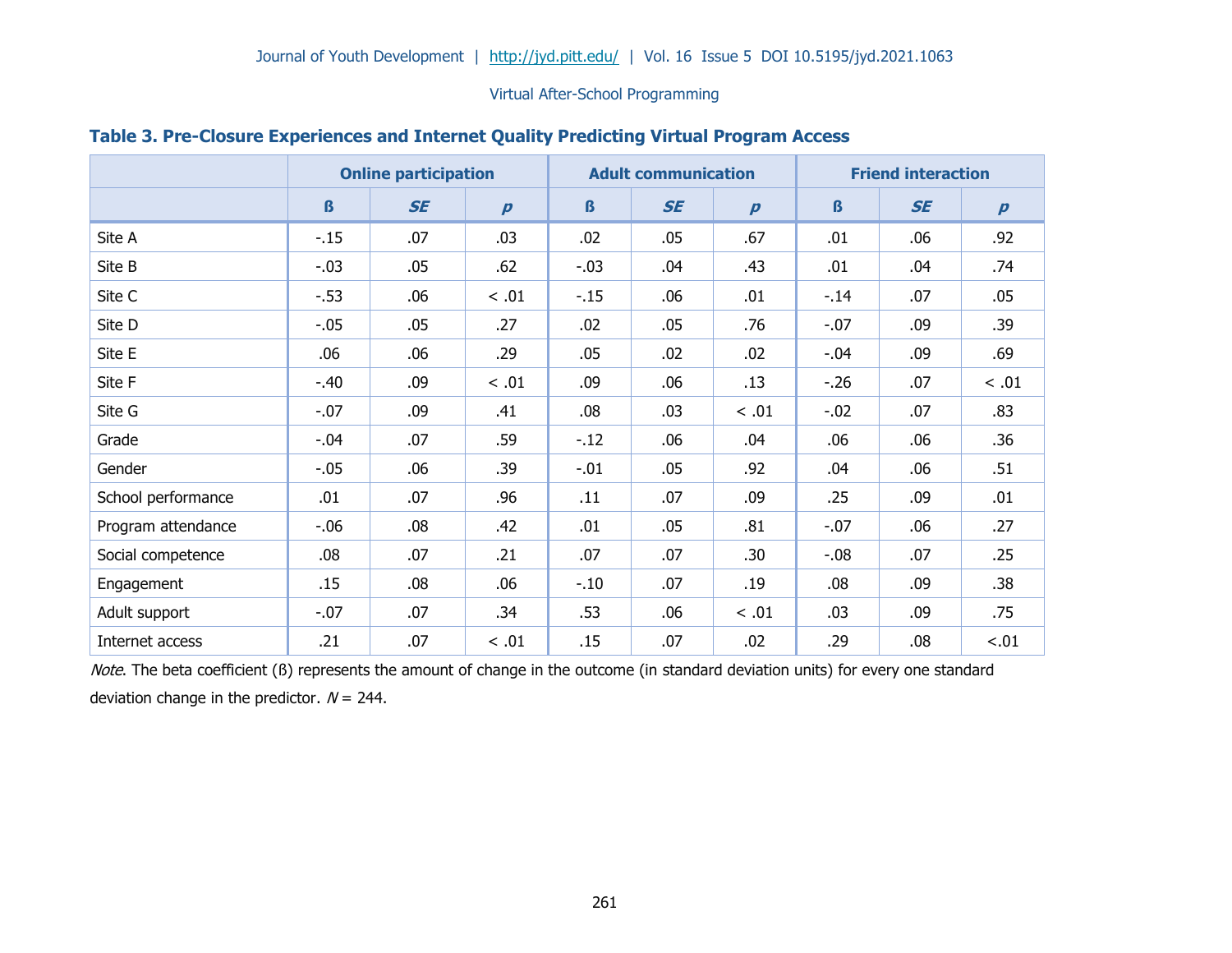## **Virtual Programming Experiences**

Two models were examined to assess virtual programming experiences. The first included all the predictors from previous models, while the second added the three variables assessing virtual programming access as additional predictors. Results of regression models assessing virtual programming experience are presented in Table 4. We've reported the standardized beta coefficient (ß), which represents the relative amount of change (in standard deviation units) in the outcome variable for every standard deviation change in the predictor variable (Tabachnick & Fidell, 2019). For example, in Table 4, we reported that grade was significantly associated with adult communication with a beta weight of -.12. This means that with every standard deviation increase in grade, there is a .12 standard deviation decrease in adult communication.

The first model regressed virtual program experiences on youth grade in school, gender, youth reports of their average daily program attendance prior to school closure, their retrospective ratings of program experiences (social competence in the program, engagement in program activities, support from program staff), and the quality of their Internet access. We also controlled for program site, grade, gender, and school performance. The second model added communication with program staff about the online program and interactions with friends from the program online as two more predictors in the model. The 57 youth who reported never participating in the program online were excluded from these analyses, for a subsample of  $n =$ 187 youth who reported some degree of online program participation.

Overall, greater online communication from program staff and online interaction with friends from the program appear to explain why youth with better Internet access rated virtual program experiences more positively. In both models, youth who retrospectively reported more engagement in program activities and support from program staff prior to school closure rated their virtual program experiences more positively. In the first model, youth with better Internet access also rated their virtual program experiences more positively. In Model 2, youth who agreed more strongly that staff communicated with them about online programming and that they interacted more with their friends from the program online rated virtual program experiences more positively. In this model, the effect of quality of Internet access was smaller, and it dropped from statistical significance.

262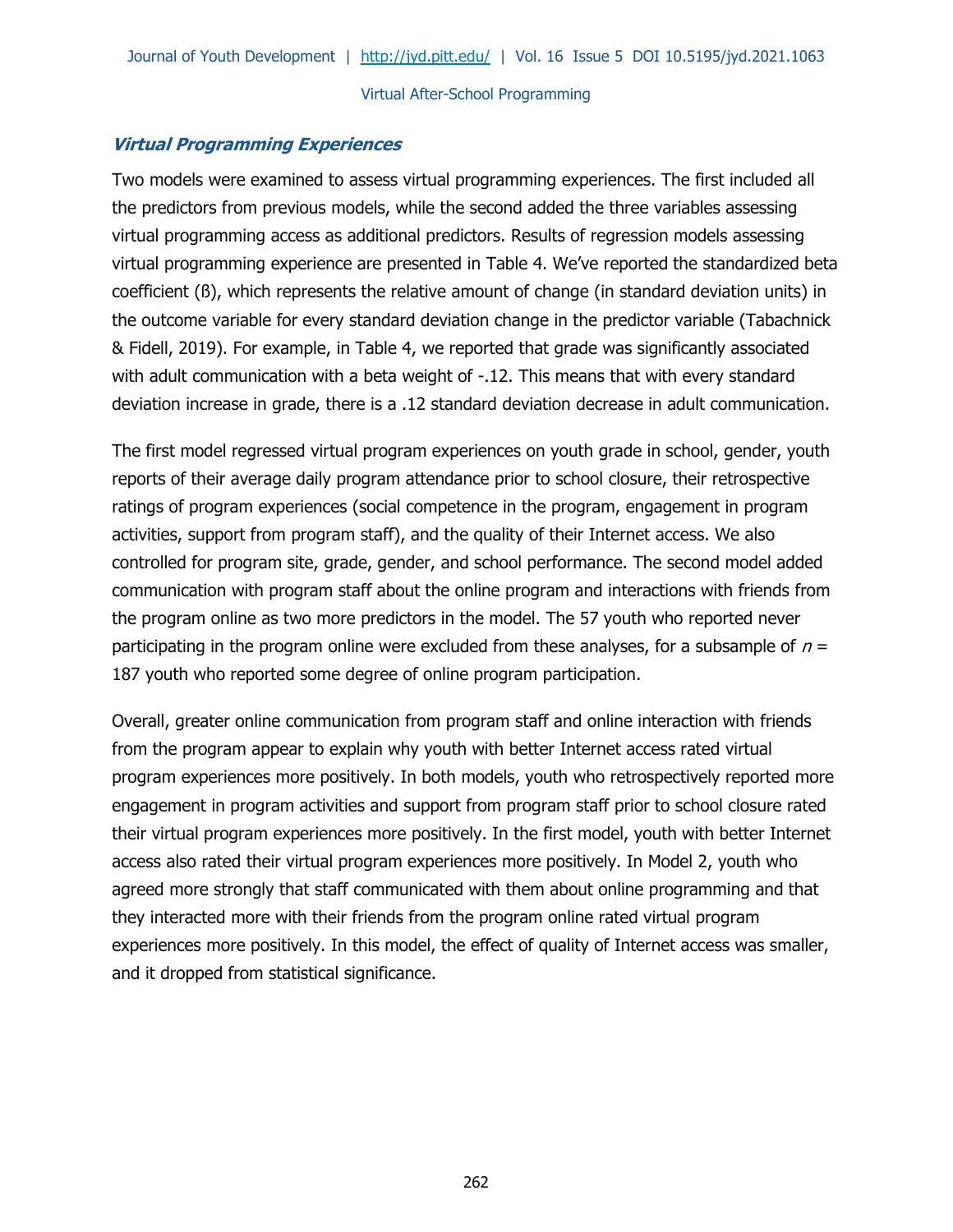|                            |                  | <b>Model 1</b> |                  |         | <b>Model 2</b> |                  |
|----------------------------|------------------|----------------|------------------|---------|----------------|------------------|
|                            | $\mathbf{\beta}$ | <b>SE</b>      | $\boldsymbol{p}$ | $\beta$ | <b>SE</b>      | $\boldsymbol{p}$ |
| Site A                     | .02              | .05            | .72              | .02     | .05            | .60              |
| Site B                     | $-.05$           | .04            | .29              | $-.04$  | .04            | .32              |
| Site C                     | $-0.09$          | .06            | .11              | $-.02$  | .06            | .66              |
| Site D                     | $-.05$           | .08            | .59              | $-.02$  | .07            | .73              |
| Site E                     | .08              | .05            | .15              | .06     | .07            | .34              |
| Site F                     | .12              | .04            | < .01            | .11     | .04            | < .01            |
| Site G                     | $-.11$           | .05            | .03              | $-.12$  | .05            | .02              |
| Grade                      | $-.01$           | .05            | .87              | $-.01$  | .05            | .88              |
| Gender                     | .05              | .05            | .32              | .03     | .05            | .50              |
| School Performance         | .08              | .08            | .34              | .02     | .07            | .81              |
| Program Attendance         | .01              | .05            | .80              | .01     | .05            | .82              |
| Social Comp                | $-.02$           | .07            | .75              | $-.02$  | .06            | .77              |
| Engagement                 | .19              | .08            | .02              | .16     | .08            | .03              |
| <b>Adult Support</b>       | .52              | .06            | $<.01$           | .41     | .07            | < .01            |
| <b>Internet Access</b>     | .17              | .07            | .02              | .09     | .07            | .15              |
| Online Participation       |                  |                |                  | .08     | .06            | .16              |
| <b>Adult Communicate</b>   |                  |                |                  | .19     | .07            | .01              |
| <b>Interact with Peers</b> |                  |                |                  | .15     | .06            | .01              |

# **Table 4. Models Predicting Virtual Program Experiences**

Note.  $N = 187$ 

# **Discussion**

The results provide insight into how virtual programming is being implemented, received, and affecting youth. We were interested in how program attendance and pre-closure experiences were related to virtual program access (including internet access) and virtual program experiences. Students reported high attendance before the shift to virtual programming. However, most of the students who reported high attendance before school closures did not access programming virtually, as only one third of virtual program participants reported attending "a lot of times." In spite of these differences in attendance before and after school closures, we found that pre-closure program attendance was not related to any outcomes. We did find, however, that program directors and youth both reported that internet access was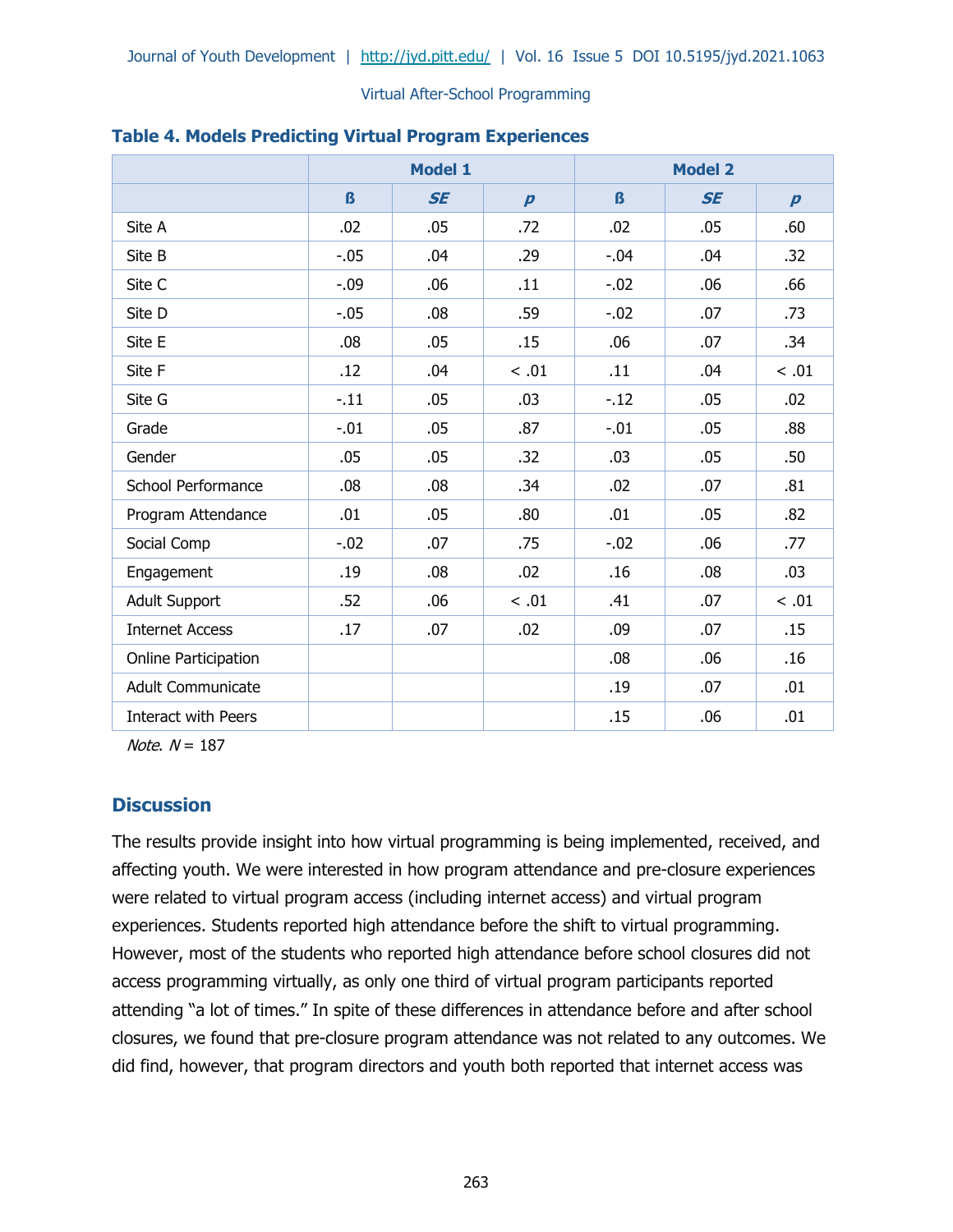related to youths' abilities to participate in virtual programming. When youth were able to participate, they tended to report positive experiences.

We also found that different facets of pre-closure program experiences were significantly associated with virtual programming experiences. Youth who reported having more support from program staff pre-pandemic agreed more strongly that staff communicated with them about the online program. Also, youth with higher program engagement and higher ratings of adult support pre-closures rated virtual programming experiences higher. These findings are supported by work done by Ungar (2011) showing that resilience fostered by community factors before a major event help to buffer negative effects in the midst of and after a negative event. These findings also align with previous research about components that make after-school programs of good quality. Having high student engagement and having strong, supportive staff–youth relationships are related to positive after-school youth experiences (Kuperminc et al., 2019; Leos-Urbel, 2015).

# **Limitations**

Several limitations merit consideration. First, we relied on retrospective accounts of pre-closure after-school experiences to examine their role in explaining youths' experience with virtual programming. Therefore, we did not have truly longitudinal data with which to examine these associations. Second, we used convenience sampling to gather a sample comprised only of programs that were able to do virtual programming by the time of our survey. The 15 grantees that we contacted comprised just over 10% of the grantees in the state. Of those who were able to provide virtual programming, only nine of 15 participated in our study. Finally, the low internal consistency of the social competence scale likely attenuates the estimate of any association of social competence with virtual programming experience.

# **Future Directions and Implications**

Moving forward with this work, more needs to be done to continue addressing the technology and Internet deficits experienced by many youth and their families. Schools, companies, and other organizations have worked together to address this problem. For example, during the pandemic, some Internet service providers offered Internet access through hotspots to children and youth and pledged to continue reducing the Internet access gap (Katz, 2020). Collaboration between companies, organizations, and the community can help to provide youth with the tools they need to access services like virtual after-school programs.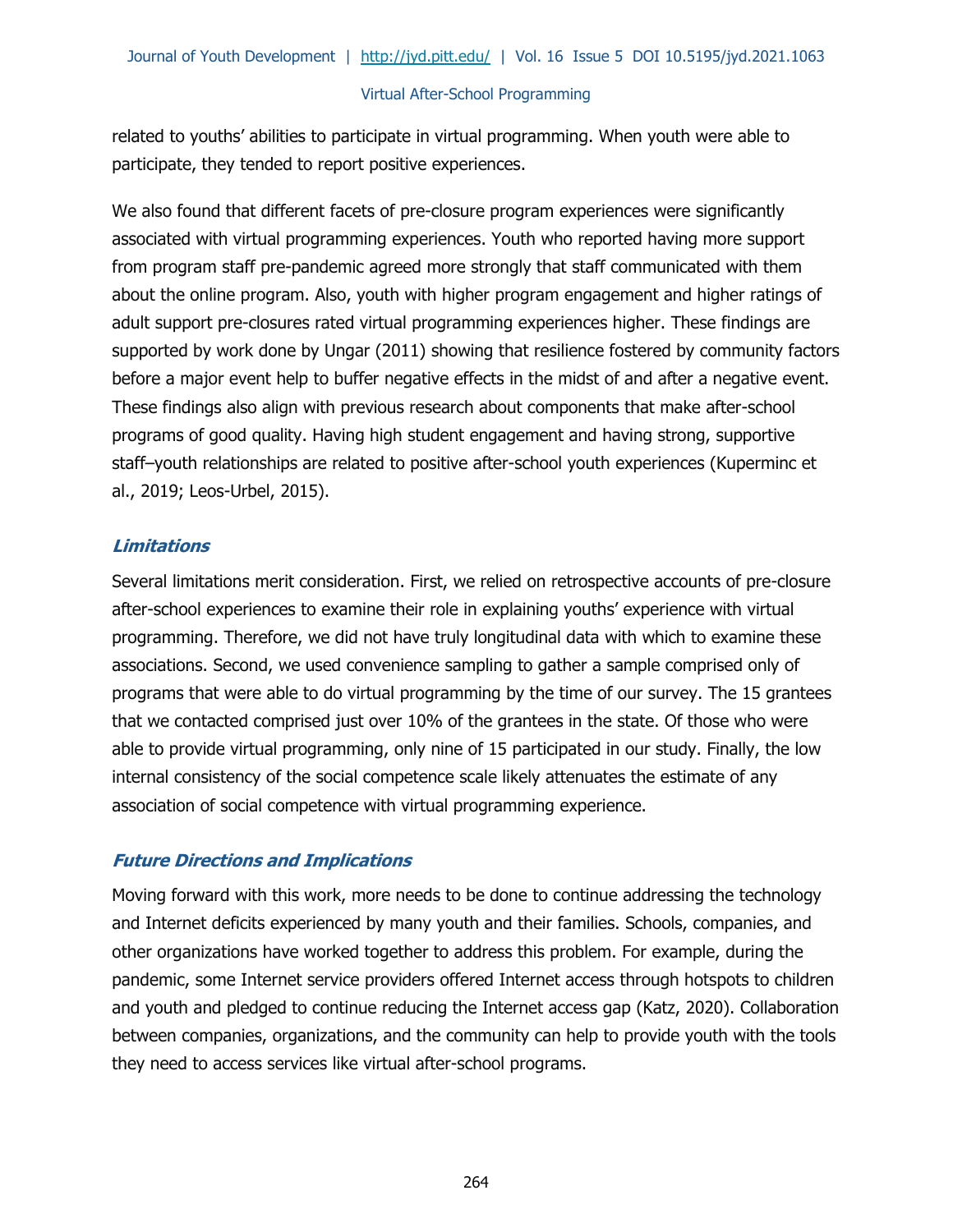Also, to use virtual programming as a means to promote resilience, focused attention should be paid to increasing student engagement, promoting positive staff–youth relationships, and facilitating peer interactions. More research is needed on how to promote these relationships and facets of after-school programming most effectively in a virtual format. The first step in this process would be to use programs, like those in this study, that have been able to connect with students using virtual programming, as resources from which to build off of successes that they have achieved. Some organizations, like Afterschool Alliance, have provided examples of successful virtual programming, along with resources for parents and educators (Afterschool Alliance, n.d.). These resources support the varying influences of engagement such as peer interactions and addressing the digital divide. Also, in trying to promote these relationships, it is important to consider the needs of caregivers at home and in other settings (school, afterschool, etc.) as well because adults in caregiving roles are also experiencing significant stress from the pandemic (Luthar & Mendes, 2020).

Finally, the principles of trauma-informed program curricula can be considered in the context of the pandemic. When community-based programs are aware of the impact of childhood trauma, they increase their chances of developing resilience in youth (Bartlett & Steber, 2019; Monte Verde et al., 2019). Perhaps a framework combining trauma-informed care and youth development can provide applications for building resiliency in the midst and in the aftermath of the COVID-19 pandemic.

# **Author Note**

This work was funded by the Georgia Department of Education. We have no conflicts of interest to disclose. Since this research was conducted, two co-authors have changed affiliations. Chris Henrich is now at The University of Alabama at Birmingham [\(chenrich@uab.edu\)](mailto:chenrich@uab.edu) and Scot Seitz is now with Emory University (scot.raymond.seitz@emory.edu). Correspondence about this work may be sent to Candace Evans at cevans56@gsu.edu.

# **References**

Afterschool Alliance (n.d.). *[Virtual programming](https://afterschoolalliance.org/covid/curriculum.cfm)*. (https://afterschoolalliance.org/covid/curriculum.cfm) Afterschool Alliance (2014). [America after 3pm: Afterschool programs in demand](https://www.afterschoolalliance.org/documents/AA3PM-2014/AA3PM_Key_Findings.pdf).

(https://www.afterschoolalliance.org/documents/AA3PM-2014/AA3PM\_Key\_Findings.pdf) Afterschool Alliance (2017). [What does the research say about afterschool?](http://afterschoolalliance.org/documents/What_Does_the_Research_Say_About_Afterschool.pdf)

(http://afterschoolalliance.org/documents/What\_Does\_the\_Research\_Say\_About\_Afterschool.pdf)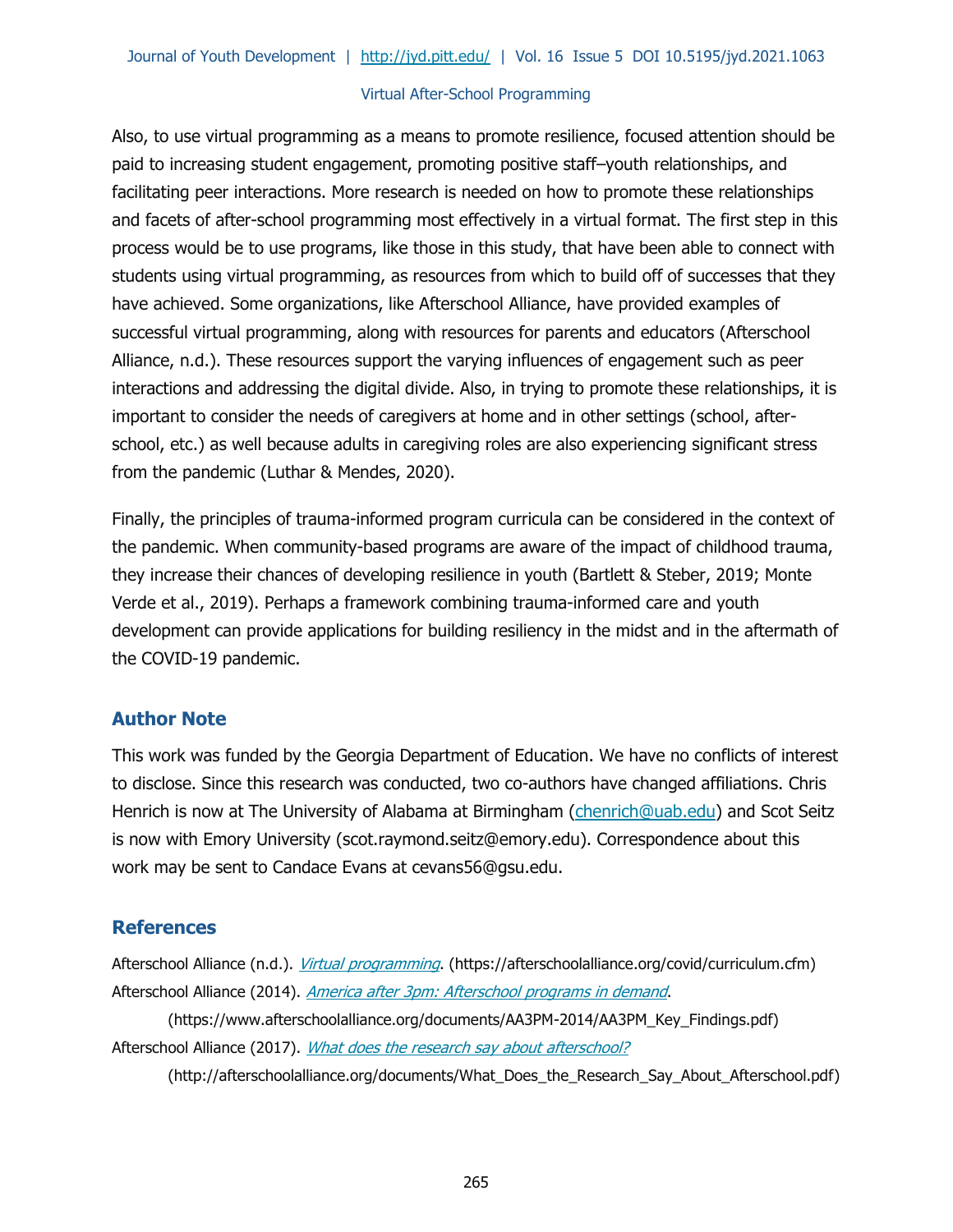Afterschool Alliance (2020). Afterschool and summer COVID-19 response: Helping to meet students' [learning needs](http://afterschoolalliance.org/documents/AA%20Helping%20to%20Meet%20Student%20Learning%20Needs.pdf).

(http://afterschoolalliance.org/documents/AA%20Helping%20to%20Meet%20Student%20Learnn g%20Needs.pdf)

- Akiva, T., Cortina, K. S., Eccles, J. S., & Smith, C. (2013). Youth belonging and cognitive engagement in organized activities: A large-scale field study. Journal of Applied Developmental Psychology, 34(5), 208-218.
- Authentic Connection. (2020). [Student response survey: Preliminary findings and recommendations](https://www.authconn.com/files/Authentic%20Connections%20SRS%20White%20Paper.pdf) [White Paper].

(https://www.authconn.com/files/Authentic%20Connections%20SRS%20White%20Paper.pdf)

- Bartlett, J. D., & Steber, K. (2019). How to implement trauma-informed care to build resilience to childhood trauma. Trauma, 9, 10.
- California School Climate, Health, and Learning Surveys. (2019). [California Healthy Kids Survey \(CHKS\)](https://calschls.org/about/the-surveys/#chks). Retrieved September 26, 2019 (https://calschls.org/about/the-surveys/#chks).
- Catalano, R. F., Berglund, M. L., Ryan, J. A., Lonczak, H. S., & Hawkins, J. D. (2004). Positive youth development in the United States: Research findings on evaluations of positive youth development programs. The Annals of the American Academy of Political and Social Science, 591(1), 98-124.
- Conduct Problems Prevention Research Group. (1997). *[School adjustment:](http://www.fasttrackproject.org/) Child*. Available from the Fast Track Project website (http://www.fasttrackproject.org).
- Education Trust-West. (2020). [The digital divide in higher education](https://west.edtrust.org/resource/the-digital-divide-in-higher-ed/). (https://west.edtrust.org/resource/the-digital-divide-in-higher-ed/)
- Ellis, W. E., Dumas, T. M., & Forbes, L. M. (2020). Physically isolated but socially connected: [Psychological adjustment and stress among adolescents during the initial COVID-19 crisis.](http://dx.doi.org/10.1037/cbs0000215) Canadian Journal of Behavioural Science / Revue Canadienne des sciences du comportement, 52(3), 177-187. (http://dx.doi.org/10.1037/cbs0000215)
- Fredricks, J. A., Blumenfeld, P. C., & Paris, A. H. (2004). Student engagement: Potential of the concept, state of the evidence. Review of Educational Research, 74(1), 59-109.
- Halpern, R. (2002). A different kind of child development institution: The history of after-school programs for low-income children. Teachers College Record. 104(2), 178-211.
- Hirsch, B.J., Roffman, J. G., Deutsch, N. L., Flynn, C., & Pagano, M. E. (2000). Inner-city youth development programs: Strengthening programs for adolescent girls. Journal of Early Adolescence, 20(2), 210-230.
- Huang, D., Coordt, A., La Torre, D., Leon, S., Miyoshi, J., Perez, P., Peterson, C. (2007). *The afterschool* [hours: Examining the relationships between afterschool staff-based social capital and student](https://files.eric.ed.gov/fulltext/ED503297.pdf)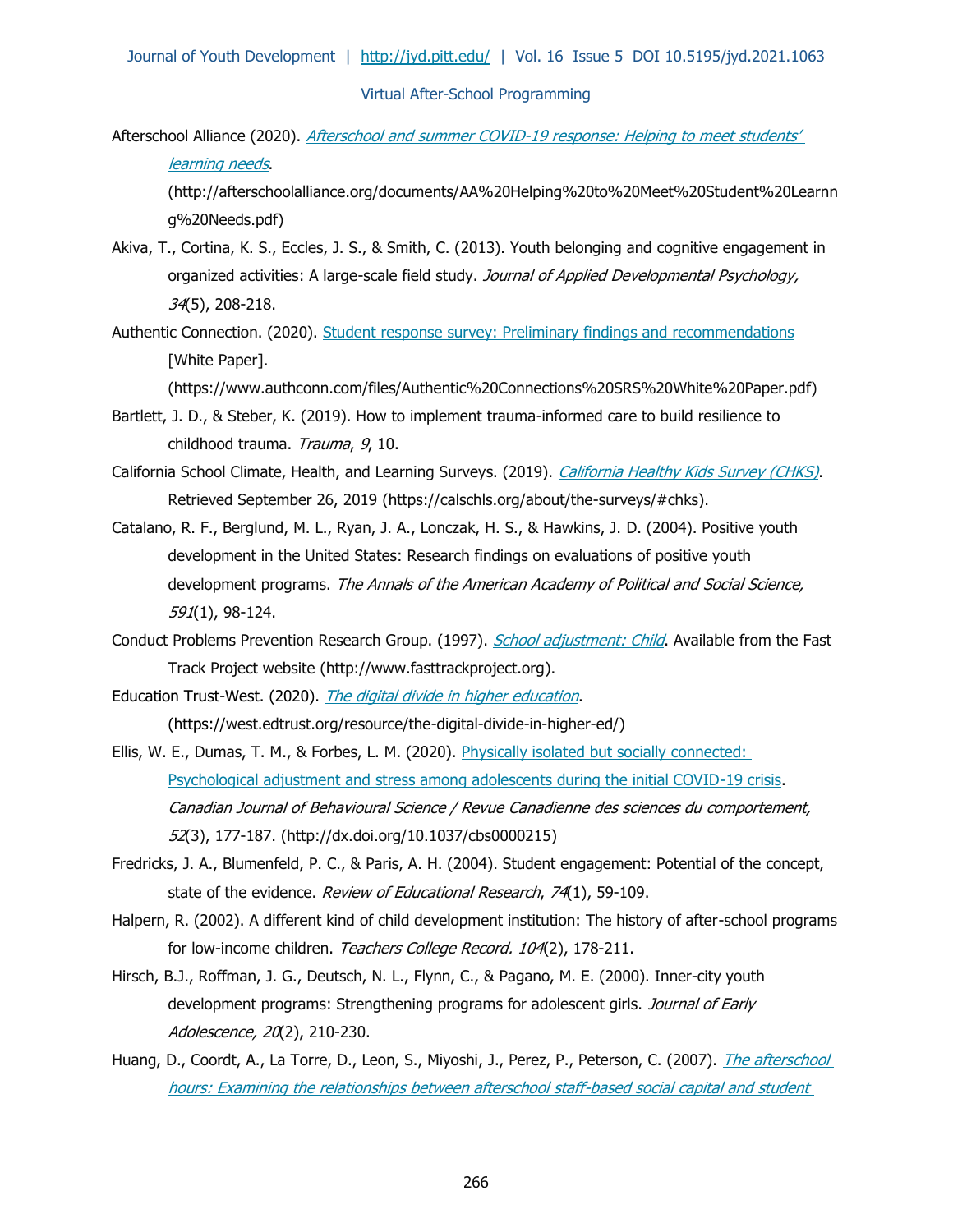[engagement in LA's BEST](https://files.eric.ed.gov/fulltext/ED503297.pdf). National Center for Research on Evaluation, Standards, and Student Testing (CRESST). (https://files.eric.ed.gov/fulltext/ED503297.pdf)

- Jones, J., & Deutsch, N. (2011). Relational strategies in after-school settings: How staff-youth relationships support positive development. Youth & Society, 43(4), 1381-1406.
- Katz, M. (2020, April). Rising to the coronavirus challenge-How the new T-Mobile is working hard to help [bridge the gap between students and teachers.](https://www.forbes.com/sites/tmobile/2020/04/15/rising-to-the-coronavirus-challenge---how-the-new-t-mobile-is-working-hard-to-help-bridge-the-gap-between-students-and-teachers/?sh=7fb91c5e7420) Forbes. (https://z.umn.edu/forbes-rising-to-thecoronavirus-challenge)
- Kuperminc, G., Chan, W., & Hale, K. (2018). Group mentoring for resilience: Increasing positive [development and reducing involvement in the juvenile justice system](https://www.ncjrs.gov/pdffiles1/ojjdp/grants/252131.pdf) (Final Technical Report). (https://ncjrs.gov/pdffiles1/ojjdp/grants/252131.pdf)
- Kuperminc, G. P., Seitz, S., Joseph, H., Khatib, N., Wilson, C., Collins, K., & Guessous, O. (2019). Enhancing program quality in a national sample of after-school settings: The role of youth–staff [interactions and staff/organizational functioning.](https://doi.org/10.1002/ajcp.12329) American Journal of Community Psychology, 63(3-4), 391-404. (https://doi.org/10.1002/ajcp.12329)
- Leos-Urbel, J. (2015). What works after school? The relationship between after-school program quality, program attendance, and academic outcomes. Youth & Society, 47(5), 684-706.
- Luthar, S., & Mendes, S. (2020). Trauma-informed schools: Supporting educators as they support the children. International Journal of School and Educational Psychology, 8(2), 147-157.
- Maumary-Gremaud, A. (2000). *School adjustment [child grade 6/year 7](http://www.fasttrackproject.org/)* (Fast Track Project Technical Report). Available from the Fast Track Project website (http://www.fasttrackproject.org/).
- Monte Verde, P., Watkins, M., Enriquez, D., Nater, S., & Harris, J. C. (2019). Community youth [development service-learning: trauma-informed and culturally responsive.](https://doi.org/10.5195/jyd.2019.714) Journal of Youth Development, 14(2), 99-114. (https://doi.org/10.5195/jyd.2019.714)
- Morales, S., Otoo, S., & Chatterjee, S. (2020). Emergency closure in education: A case for STEM [Outreach Center's afterschool program](https://www.researchgate.net/profile/Regina_KaplanRakowski/publication/342212283_Teaching_Technology_and_Teacher_Education_During_the_COVID19_Pandemic_Stories_from_the_Field/links/5ee8f58292851ce9e7e82e1d/Teaching-Technology-and-Teacher-Education-During-the-COVID-19-Pandemic-Stories-from-the-Field.pdf). In R. Ferdig, E. Baumgartner, R. Hartshorne, R. Keplan-Rakowski, & C. Mouza (Eds.), Teaching, technology, and teacher education during the COVID-19 pandemic: Stories from the field (pp. 761-764). Association for the Advancement of Computing in Education (AACE). (z.umn.edu/emergency-closure-in-education)
- NICHD. (2019). *[NICHD Study of early child care and youth development](https://www.nichd.nih.gov/research/supported/seccyd)* (SECCYD; historical/for reference only). Retrieved September 26, 2019 (https://nichd.nih.gov/research/supported/seccyd).
- Pollack, J., Atkins-Burnett, S., Najarian, M., Rock, D. (2005). *Early childhood longitudinal study,* kindergarten class of 1998-99 (ECLS-K), Psychometric Report for Fifth Grade (NCES 2006-036). U.S. Department of Education. National Center for Education Statistics.
- Tabachnick, B. G., & Fidell, L. S. (2019). Using Multivariate Analysis (7th ed.). Pearson.